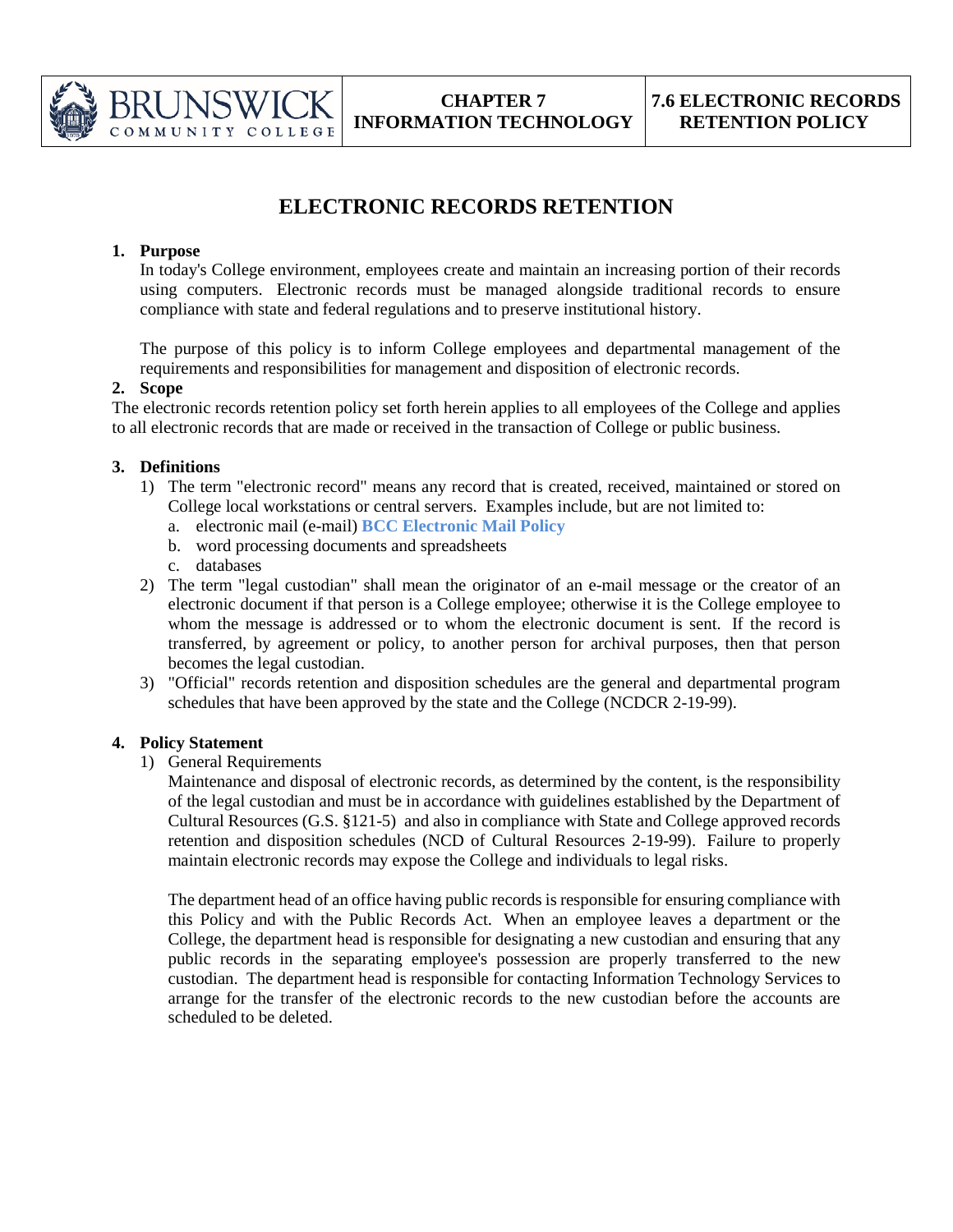

# 2) Electronic Mail (see **BCC Electronic Mail Policy**)

COLLEGE

Work-related e-mail is a College record, and must be treated as such. Each e-mail user must take responsibility for sorting out personal messages from work-related messages and retaining College records as directed in official records retention and disposition schedules. E-mail that does not meet the definition of a public record, e.g., personal e-mail, or junk e-mail, should be deleted immediately from the system.

BCC e-mail servers are NOT intended for long-term record retention. BCC does follow the 7 year retention policy as forth by the State of North Carolina Community Colleges through the use of Email archiving. E-mail messages of major importance and any associated attachment(s) with retention periods greater than three (3) years are to be printed and filed in similar fashion to paper records. It is important to note that the e-mail messages should be kept with the attachment(s). The printed copy of the e-mail must contain the following header information:

- Who sent message
- Who message was sent to
- Date and time message was sent
- **Subject**

When an e-mail is used as a transport mechanism for other record types, it is possible, based on the content, for the retention and disposition periods of the e-mail and the transported record(s) to differ. In this case, the longest retention period shall apply.

#### **Instant Messaging**

COMMUNITY

The College does not support the use of Instant Messaging (IM) for College business.

#### **ITS Backup Files**

Information Technology Services performs backups on a regular schedule of the e-mail and electronic files stored on central servers for disaster recovery (See **Computer Systems Backup Policy**). These backups are to be used for system restoration purposes only. The IT system administrator is not the legal custodian of messages or records which may be included in such backups.

## **Litigation Holds**

When litigation against the College or its employees is filed or threatened, the law imposes a duty upon the College to preserve all documents and records that pertain to the issues. As soon as the College is made aware of pending or threatened litigation, a litigation hold directive will be issued to the legal custodians. The litigation hold directive overrides any records retention schedule that may have otherwise called for the transfer, disposal or destruction of the relevant documents, until the hold has been cleared by the College. E-mail and computer accounts of separated employees that have been placed on a litigation hold by the College will be maintained by Information Technology Services until the hold is released. No employee who has been notified by the College of a litigation hold may alter or delete an electronic record that falls within the scope of that hold. Violation of the hold may subject the individual to disciplinary action, up to and including dismissal, as well as personal liability for civil and/or criminal sanctions by the courts or law enforcement agencies.

#### **Enforcement**

Failure to comply with the *Electronic Records Retention Policy* and associated guidelines and procedures can result in disciplinary action and penalties applicable by law.